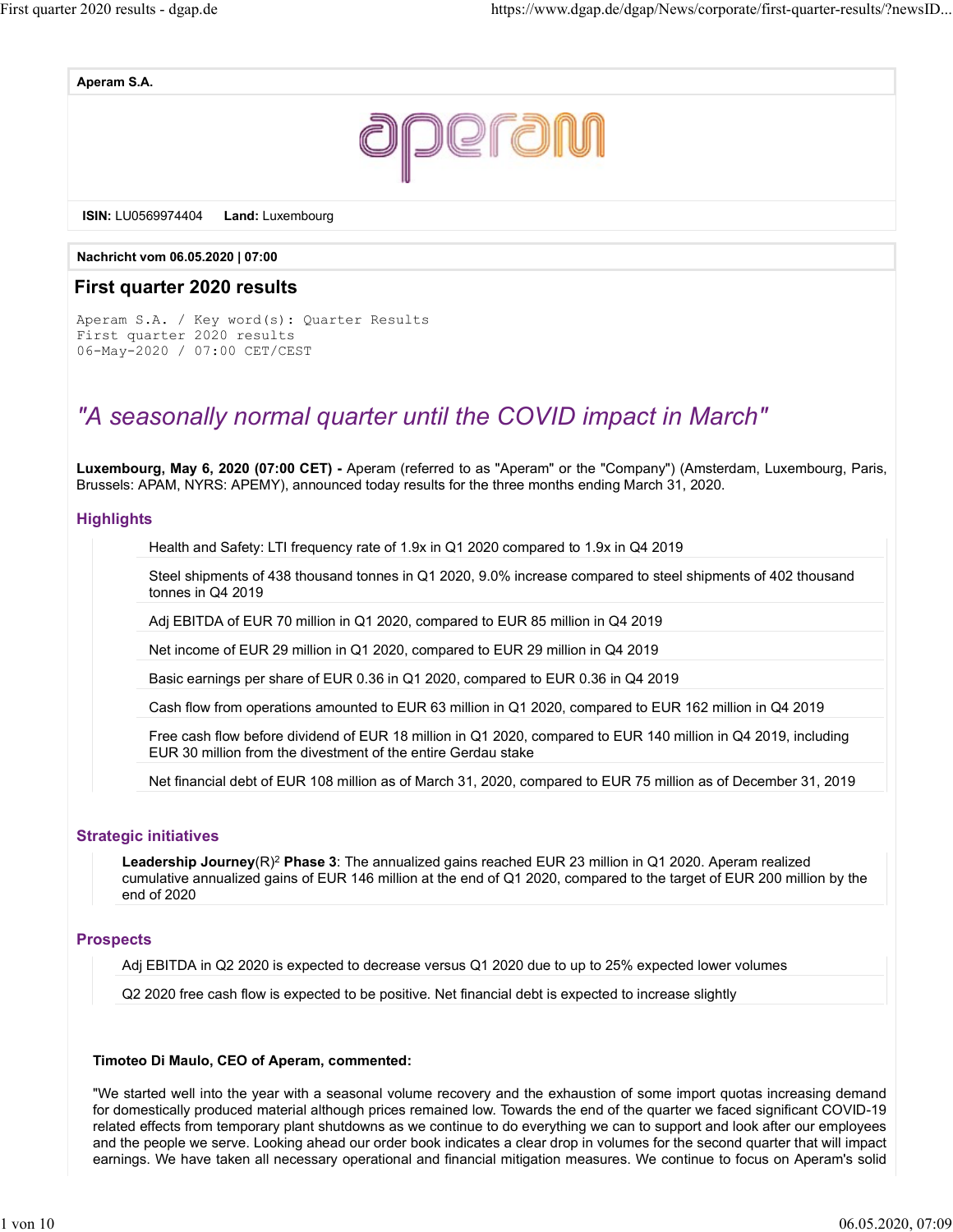cash generation, ample liquidity and strong balance sheet which will allow us to emerge stronger from this crisis." First quarter 2020 results - dgap.de<br>https://www.dgap.de/dgap/News/corporate/first-quarter-results/?newsID...<br>cash generation, ample liquidity and strong balance sheet which will allow us to emerge stronger from this crisi

#### Financial Highlights (on the basis of financial information prepared under IFRS)

| r 2020 results - dgap.de<br>https://www.dgap.de/dgap/News/corporate/first-quarter-results/?newsID                                                                                                                                                                                                                                                                                                                                                                                                                                                                                                                                                                                                                                                                                                                                                                                                                                                                                                                                                                                                                                                                   |      |                |
|---------------------------------------------------------------------------------------------------------------------------------------------------------------------------------------------------------------------------------------------------------------------------------------------------------------------------------------------------------------------------------------------------------------------------------------------------------------------------------------------------------------------------------------------------------------------------------------------------------------------------------------------------------------------------------------------------------------------------------------------------------------------------------------------------------------------------------------------------------------------------------------------------------------------------------------------------------------------------------------------------------------------------------------------------------------------------------------------------------------------------------------------------------------------|------|----------------|
|                                                                                                                                                                                                                                                                                                                                                                                                                                                                                                                                                                                                                                                                                                                                                                                                                                                                                                                                                                                                                                                                                                                                                                     |      |                |
| cash generation, ample liquidity and strong balance sheet which will allow us to emerge stronger from this crisis."                                                                                                                                                                                                                                                                                                                                                                                                                                                                                                                                                                                                                                                                                                                                                                                                                                                                                                                                                                                                                                                 |      |                |
| Financial Highlights (on the basis of financial information prepared under IFRS)                                                                                                                                                                                                                                                                                                                                                                                                                                                                                                                                                                                                                                                                                                                                                                                                                                                                                                                                                                                                                                                                                    |      |                |
| Q1 20<br>(in millions of Euros, unless otherwise stated)                                                                                                                                                                                                                                                                                                                                                                                                                                                                                                                                                                                                                                                                                                                                                                                                                                                                                                                                                                                                                                                                                                            |      | Q1 19<br>Q4 19 |
| 1,049<br>Sales                                                                                                                                                                                                                                                                                                                                                                                                                                                                                                                                                                                                                                                                                                                                                                                                                                                                                                                                                                                                                                                                                                                                                      |      | 1,178<br>1,000 |
| 34<br>Operating income                                                                                                                                                                                                                                                                                                                                                                                                                                                                                                                                                                                                                                                                                                                                                                                                                                                                                                                                                                                                                                                                                                                                              |      | 59<br>46       |
| 29<br>Net income attributable to equity holders of the parent                                                                                                                                                                                                                                                                                                                                                                                                                                                                                                                                                                                                                                                                                                                                                                                                                                                                                                                                                                                                                                                                                                       |      | 29<br>25       |
| 0.36<br>Basic earnings per share (EUR)                                                                                                                                                                                                                                                                                                                                                                                                                                                                                                                                                                                                                                                                                                                                                                                                                                                                                                                                                                                                                                                                                                                              | 0.36 | 0.30           |
| 0.36<br>Diluted earnings per share (EUR)                                                                                                                                                                                                                                                                                                                                                                                                                                                                                                                                                                                                                                                                                                                                                                                                                                                                                                                                                                                                                                                                                                                            | 0.36 | 0.30           |
| 18<br>Free cash flow before dividend and share buy-back                                                                                                                                                                                                                                                                                                                                                                                                                                                                                                                                                                                                                                                                                                                                                                                                                                                                                                                                                                                                                                                                                                             |      | 24<br>140      |
| 108<br>Net Financial Debt (at the end of the period)                                                                                                                                                                                                                                                                                                                                                                                                                                                                                                                                                                                                                                                                                                                                                                                                                                                                                                                                                                                                                                                                                                                |      | 75<br>106      |
| 70<br>Adj. EBITDA                                                                                                                                                                                                                                                                                                                                                                                                                                                                                                                                                                                                                                                                                                                                                                                                                                                                                                                                                                                                                                                                                                                                                   |      | 85<br>81       |
| <b>Exceptional items</b>                                                                                                                                                                                                                                                                                                                                                                                                                                                                                                                                                                                                                                                                                                                                                                                                                                                                                                                                                                                                                                                                                                                                            | 17   |                |
| 70<br><b>EBITDA</b>                                                                                                                                                                                                                                                                                                                                                                                                                                                                                                                                                                                                                                                                                                                                                                                                                                                                                                                                                                                                                                                                                                                                                 |      | 102<br>81      |
| 160<br>Adj. EBITDA/tonne (EUR)                                                                                                                                                                                                                                                                                                                                                                                                                                                                                                                                                                                                                                                                                                                                                                                                                                                                                                                                                                                                                                                                                                                                      |      | 211<br>162     |
| 160<br>EBITDA/tonne (EUR)                                                                                                                                                                                                                                                                                                                                                                                                                                                                                                                                                                                                                                                                                                                                                                                                                                                                                                                                                                                                                                                                                                                                           |      | 254<br>162     |
| 438<br>Steel shipments (000t)                                                                                                                                                                                                                                                                                                                                                                                                                                                                                                                                                                                                                                                                                                                                                                                                                                                                                                                                                                                                                                                                                                                                       |      | 501<br>402     |
| <b>Health &amp; Safety results</b><br>Health and Safety performance based on Aperam personnel figures and contractors' lost time injury frequency rate was 1.9x in the<br>first quarter of 2020 compared to 1.9x in the fourth quarter of 2019.<br>Financial results analysis for the three-month period ending March 31, 2020<br>Sales for the first quarter of 2020 increased by 5% to EUR 1,049 million compared to EUR 1,000 million for the fourth quarter of<br>2019. Steel shipments increased from 402 thousand tonnes in the fourth quarter of 2019, to 438 thousand tonnes in the first<br>quarter of 2020.<br>EBITDA decreased during the quarter to EUR 70 million from EUR 102 million for the fourth quarter of 2019 (including exceptional<br>gains of EUR 17 million for PIS/Cofins tax credits related to prior periods recognized in Brazil). Europe benefited from seasonally<br>higher volumes while Brazil declined due to seasonal factors. Prices remained under pressure. Lower raw material prices caused<br>significant negative inventory valuation effects. Also COVID-19 related costs burdened EBITDA due to temporary plant closures |      |                |

#### Health & Safety results

#### Financial results analysis for the three-month period ending March 31, 2020

gains of EUR 17 million for PIS/Cofins tax credits related to prior periods recognized in Brazil). Europe benefited from seasonally higher volumes while Brazil declined due to seasonal factors. Prices remained under pressure. Lower raw material prices caused significant negative inventory valuation effects. Also COVID-19 related costs burdened EBITDA due to temporary plant closures and transportation disruptions starting mid March. Assel shipments (0001)<br>
Assel and Safety presults<br>
Health & Safety presults<br>
Health an Safety personnance based on Aperam personnel figures and contractors' lost time injury frequency rate was 1.9x in the<br>
Hirst quarter o first quarter of 2020 compared to 1.9x in the fourth quarter of 2019.<br>
Financial results analysis for the three-month period ending March 31, 2020<br>
Sales for the first quarter of 2020 increased by 5% to EUR 1,049 million c Financial results analysis for the three-month period ending March 31, 2020<br>Sales for the first quarter of 2020 increased by 5% to EUR 1,049 million compared to EUR 1,000 million for the fourth quarter of<br>2019, to 438 tho

Depreciation and amortization was EUR (36) million for the first quarter of 2020.

million for the previous quarter.

Financing costs including the FX and derivatives result for the first quarter of 2020 were EUR (7) million, including cash cost of financing of EUR (3) million.

Income tax benefit for the first quarter of 2020 was EUR 2 million.

million. CAPEX for the first quarter was EUR (45) million.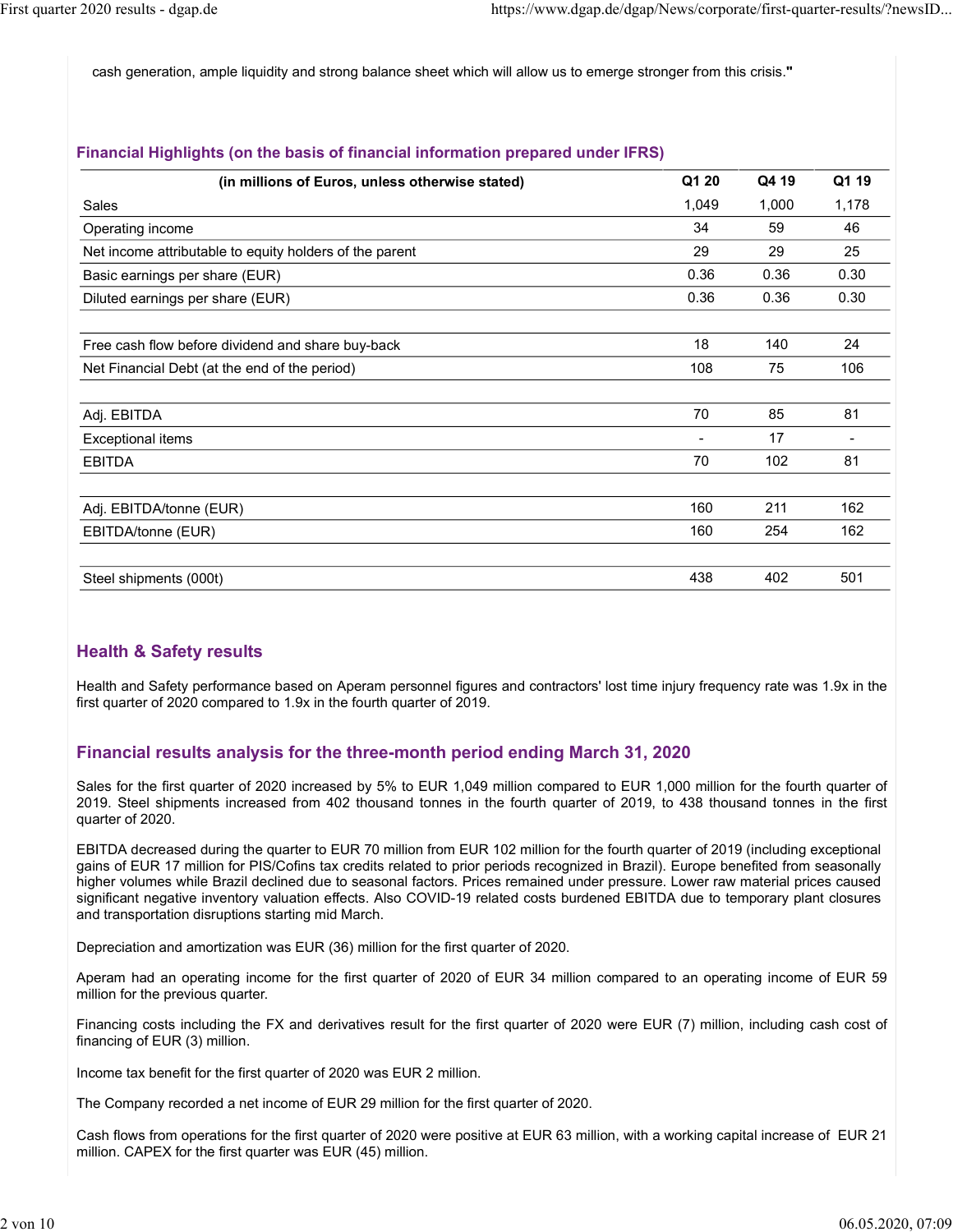First quarter 2020 results - dgap.de<br>https://www.dgap.de/dgap/News/corporate/first-quarter-results/?newsID...<br>Free cash flow before dividend for the first quarter of 2020 amounted to EUR 18 million.<br>During the first quarte

2020 results - dgap.de<br>
Free cash flow before dividend for the first quarter of 2020 amounted to EUR 18 million.<br>
During the first quarter of 2020, the cash returns to shareholders amounted to EUR 18 million.<br> **Operating s** During the first quarter of 2020, the cash returns to shareholders amounted to EUR 32 million, consisting fully of dividend.

# Operating segment results analysis

#### Stainless & Electrical Steel<sup>(1)</sup>

#### Services & Solutions(1)

| The Stainless & Electrical Steel segment had sales of EUR 827 million for the first quarter of 2020. This represents a 2.4%<br>ocrease compared to sales of EUR 808 million for the fourth quarter of 2019. Steel shipments during the first quarter were 426<br>nousand tonnes, an increase of 6.0% compared to shipments of 402 thousand tonnes during the previous quarter. Volumes in<br>Europe increased seasonally and also benefited from the anti dumping investigation on hot rolled coil against China, Indonesia and<br>aiwan, while volumes declined seasonally in Brazil. Average steel selling prices for the Stainless & Electrical Steel segment<br>ncreased by 1.8% compared to the previous quarter. |       |              |                   |
|------------------------------------------------------------------------------------------------------------------------------------------------------------------------------------------------------------------------------------------------------------------------------------------------------------------------------------------------------------------------------------------------------------------------------------------------------------------------------------------------------------------------------------------------------------------------------------------------------------------------------------------------------------------------------------------------------------------------|-------|--------------|-------------------|
| he segment generated EBITDA of EUR 53 million for the first quarter of 2020 compared to EUR 87 million for the fourth quarter of<br>019 including exceptional gains of EUR 16 million in Brazil for PIS/Cofins tax credits related to prior periods. The positive impact<br>om higher volumes in Europe was fully compensated by negative inventory valuation effects from raw material pricing and<br>COVID-19 related costs.                                                                                                                                                                                                                                                                                         |       |              |                   |
| )epreciation and amortisation expense was EUR (30) million for the first quarter of 2020.                                                                                                                                                                                                                                                                                                                                                                                                                                                                                                                                                                                                                              |       |              |                   |
| The Stainless & Electrical Steel segment had an operating income of EUR 23 million for the first quarter of 2020 compared to an<br>perating income of EUR 53 million for the fourth quarter of 2019.                                                                                                                                                                                                                                                                                                                                                                                                                                                                                                                   |       |              |                   |
| $\mathsf{is}$ rvices & Solutions $^{(1)}$<br>(in millions of Euros, unless otherwise stated)                                                                                                                                                                                                                                                                                                                                                                                                                                                                                                                                                                                                                           | Q1 20 | Q4 19        | Q1 19             |
| Sales                                                                                                                                                                                                                                                                                                                                                                                                                                                                                                                                                                                                                                                                                                                  | 450   | 382          | 520               |
| <b>Adjusted EBITDA</b>                                                                                                                                                                                                                                                                                                                                                                                                                                                                                                                                                                                                                                                                                                 | 9     | 4            | 16                |
| <b>Exceptional items</b>                                                                                                                                                                                                                                                                                                                                                                                                                                                                                                                                                                                                                                                                                               |       | $\mathbf{1}$ |                   |
| <b>EBITDA</b>                                                                                                                                                                                                                                                                                                                                                                                                                                                                                                                                                                                                                                                                                                          | 9     | 5            | 16                |
| Depreciation & amortisation                                                                                                                                                                                                                                                                                                                                                                                                                                                                                                                                                                                                                                                                                            | (3)   | (5)          | (2)               |
|                                                                                                                                                                                                                                                                                                                                                                                                                                                                                                                                                                                                                                                                                                                        |       |              |                   |
|                                                                                                                                                                                                                                                                                                                                                                                                                                                                                                                                                                                                                                                                                                                        |       |              | 06.05.2020, 07:09 |
|                                                                                                                                                                                                                                                                                                                                                                                                                                                                                                                                                                                                                                                                                                                        |       |              |                   |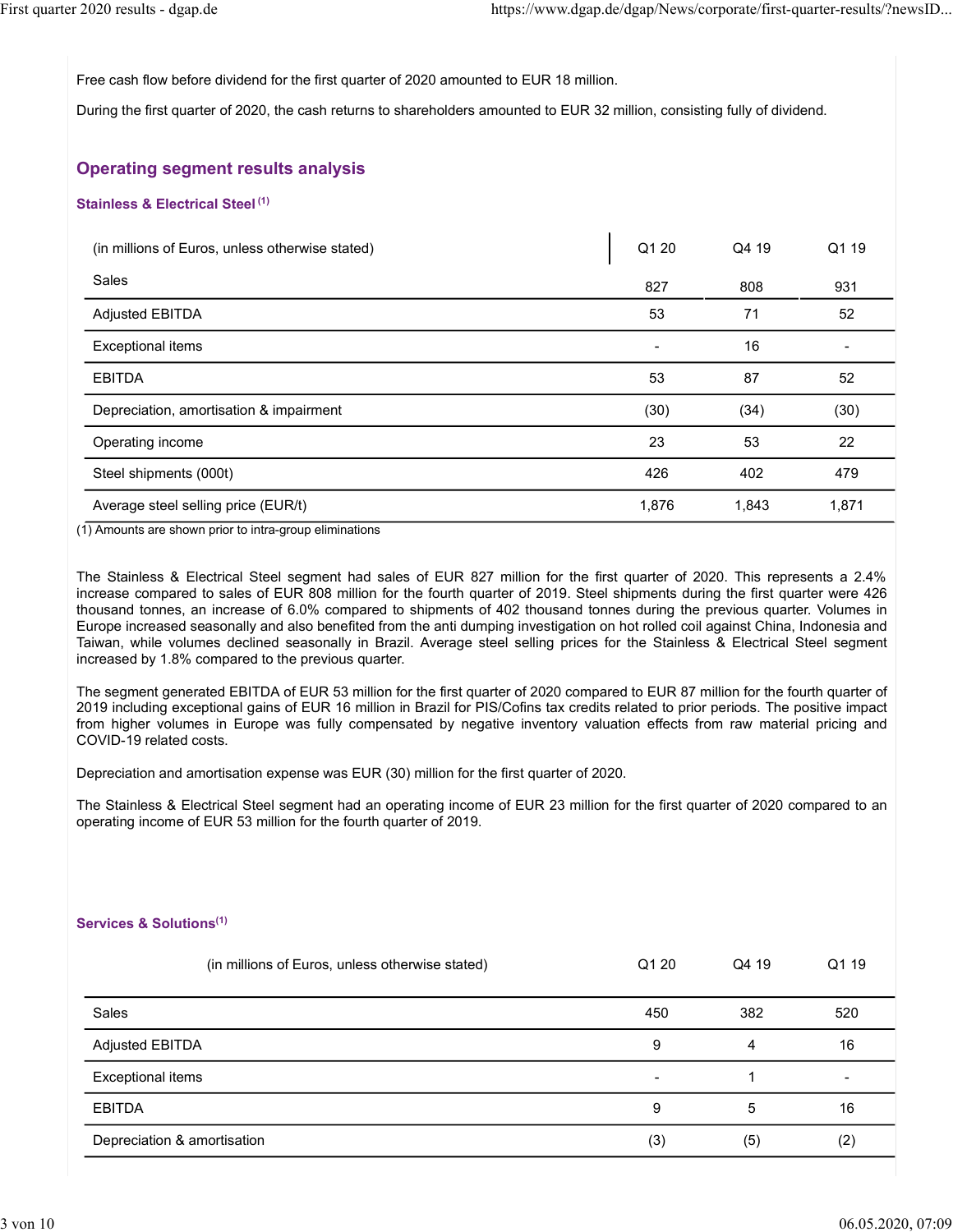| First quarter 2020 results - dgap.de                    | https://www.dgap.de/dgap/News/corporate/first-quarter-results/?newsID |       |       |  |
|---------------------------------------------------------|-----------------------------------------------------------------------|-------|-------|--|
|                                                         |                                                                       |       |       |  |
| Operating income                                        | $6\phantom{1}$                                                        |       | 14    |  |
| Steel shipments (000t)                                  | 186                                                                   | 144   | 214   |  |
| Average steel selling price (EUR/t)                     | 2,331                                                                 | 2,470 | 2,313 |  |
| (1) Amounts are shown prior to intra-group eliminations |                                                                       |       |       |  |

#### Alloys & Specialties(1)

| Steel shipments (000t)                                                                                                                                                                                                                                                                                                                                                                                                                                                       | 186    | 144    | 214             |
|------------------------------------------------------------------------------------------------------------------------------------------------------------------------------------------------------------------------------------------------------------------------------------------------------------------------------------------------------------------------------------------------------------------------------------------------------------------------------|--------|--------|-----------------|
| Average steel selling price (EUR/t)                                                                                                                                                                                                                                                                                                                                                                                                                                          | 2,331  | 2,470  | 2,313           |
| (1) Amounts are shown prior to intra-group eliminations                                                                                                                                                                                                                                                                                                                                                                                                                      |        |        |                 |
| The Services & Solutions segment had sales of EUR 450 million for the first quarter of 2020, representing an increase of 17.8%<br>compared to sales of EUR 382 million for the fourth quarter of 2019. For the first quarter of 2020, steel shipments were 186<br>thousand tonnes compared to 144 thousand tonnes during the previous quarter. The Services & Solutions segment had lower<br>average steel selling prices during the period compared to the previous period. |        |        |                 |
| The segment generated EBITDA of EUR 9 million for the first quarter of 2020 compared to EBITDA of EUR 5 million, including<br>EUR 1 million of PIS/Cofins credits for the fourth quarter of 2019. EBITDA increased mainly due to a pronounced 29% increase in<br>volumes quarter on quarter that was more than compensated for negative inventory valuation effects and COVID-19 related costs<br>from the temporary closure of our service center in Italy.                 |        |        |                 |
| Depreciation and amortisation was EUR (3) million for the first quarter of 2020.                                                                                                                                                                                                                                                                                                                                                                                             |        |        |                 |
| The Services & Solutions segment had an operating income of EUR 6 million for the first quarter of 2020 compared to an operating<br>income of less than EUR 1 million for the fourth quarter of 2019.<br>Alloys & Specialties <sup>(1)</sup>                                                                                                                                                                                                                                 |        |        |                 |
|                                                                                                                                                                                                                                                                                                                                                                                                                                                                              |        |        |                 |
| (in millions of Euros, unless otherwise stated)                                                                                                                                                                                                                                                                                                                                                                                                                              | Q1 20  | Q4 19  | Q1 19           |
| Sales                                                                                                                                                                                                                                                                                                                                                                                                                                                                        | 155    | 160    | 153             |
| <b>EBITDA</b>                                                                                                                                                                                                                                                                                                                                                                                                                                                                | 9      | 14     | 12              |
| Depreciation & amortisation                                                                                                                                                                                                                                                                                                                                                                                                                                                  | (3)    | (1)    | (2)             |
| Operating income                                                                                                                                                                                                                                                                                                                                                                                                                                                             | 6      | 13     | 10              |
| Steel shipments (000t)                                                                                                                                                                                                                                                                                                                                                                                                                                                       | 9      | 9      | 10 <sup>°</sup> |
| Average steel selling price (EUR/t)                                                                                                                                                                                                                                                                                                                                                                                                                                          | 16,572 | 16,384 | 15,303          |
| (1) Amounts are shown prior to intra-group eliminations                                                                                                                                                                                                                                                                                                                                                                                                                      |        |        |                 |
|                                                                                                                                                                                                                                                                                                                                                                                                                                                                              |        |        |                 |
| The Alloys & Specialties segment had sales of EUR 155 million for the first quarter of 2020, representing a decrease of 3.1%<br>compared to EUR 160 million for the fourth quarter of 2019. Steel shipments were stable during the first quarter of 2020 at 9<br>thousand tonnes. Average steel selling prices were slightly higher during the quarter.                                                                                                                      |        |        |                 |
| The Alloys & Specialties segment achieved EBITDA of EUR 9 million for the first quarter of 2020 compared to EUR 14 million for<br>the fourth quarter of 2019. The decrease in EBITDA was due to COVID-19 related disruptions that also impacted shipments due to<br>temporary plant closures. The segment also recorded negative raw material induced inventory valuation effects.                                                                                           |        |        |                 |
| Depreciation and amortisation expense for the first quarter of 2020 was EUR (3) million.                                                                                                                                                                                                                                                                                                                                                                                     |        |        |                 |
| The Alloys & Specialties segment had an operating income of FLIR 6 million for the first quarter of 2020 compared to an operating                                                                                                                                                                                                                                                                                                                                            |        |        |                 |

The Alloys & Specialties segment had an operating income of EUR 6 million for the first quarter of 2020 compared to an operating income of EUR 13 million for the fourth quarter of 2019.

#### Recent developments

On February 26, 2020, Aperam announced the publication of its Annual Report 2019 (Link).

On March 19, 2020, in the context of the coronavirus (COVID-19) outbreak, Aperam announced additional actions to protect its employees and contractors.

On April 1, 2020, Aperam announced a prudent deferral of the start of its share buy back program in the context of COVID-19.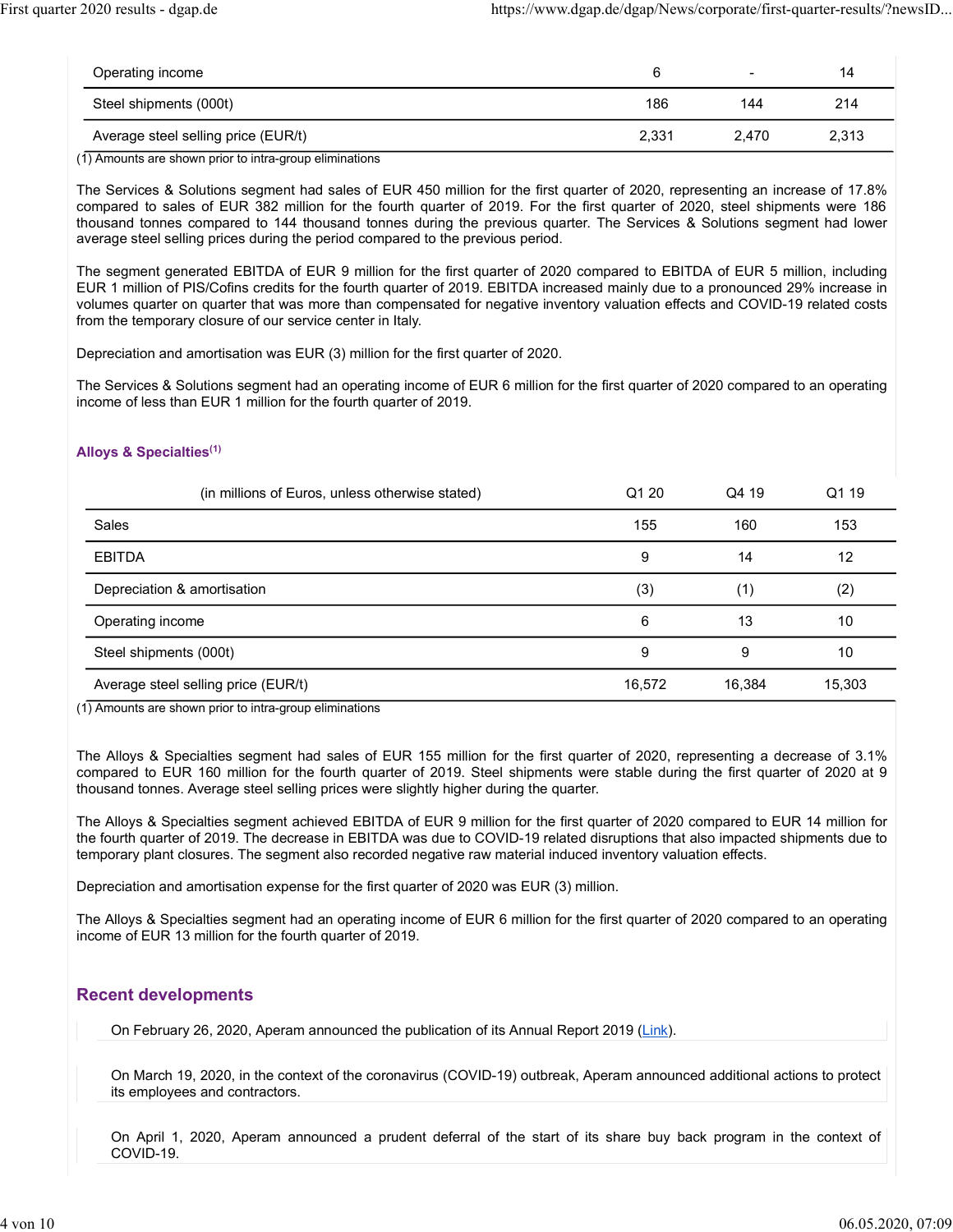On April 3, 2020, Aperam announced the publication of the convening notice (Link) for its Annual General Meeting and Extraordinary General Meeting of shareholders, to be held on Tuesday May 5, 2020 without physical presence as permitted by Luxembourg law in context of the Covid-19 outbreak. Arrangements were made to provide for the opportunity for shareholders to vote electronically and by proxy voting. First quarter 2020 results - dgap.de<br>
On April 3, 2020, Aperam announced the publication of the convening notice (Link) for its Annual General Meeting and<br>
Extraordinary General Meeting of shareholders, to be held on Tuesd

> On April 7, 2020, Aperam announced the appointment of Sudhakar Sivaji as the Company's new Chief Financial Officer, following the resignation of Sandeep Jalan. Sudhakar Sivaji, 40, will become a member of Aperam's Leadership Team and CFO of Aperam effective May 6, 2020.

> On April 15 and 20, 2020, Aperam announced shareholding notifications by Société Générale SA for respectively crossing upwards and downwards the 5% voting rights threshold with reference to Transparency Law.

#### New developments

#### Investor conference call / webcast

|                                                                                         | upwards and downwards the 5% voting rights threshold with reference to Transparency Law.        |                    |                                                                                                                              |
|-----------------------------------------------------------------------------------------|-------------------------------------------------------------------------------------------------|--------------------|------------------------------------------------------------------------------------------------------------------------------|
| sustainability report.                                                                  |                                                                                                 |                    | On April 30, 2020, Aperam announced the publication of its "made for life" report for 2019, which constitutes Aperam's       |
|                                                                                         | in Luxembourg on May 5, 2020 approved all resolutions on the agenda by a large majority.        |                    | On May 5, 2020, Aperam announced that the Annual and Extraordinary General Meetings of Shareholders of Aperam held           |
| <b>New developments</b>                                                                 |                                                                                                 |                    |                                                                                                                              |
|                                                                                         | responsibilities for Health, Safety & Environment, Industrial Risk & Innovation and Purchasing. |                    | On May 6, 2020, Aperam announced the nomination of Geert Verbeek, as CTO and member of the Leadership Team with              |
| Investor conference call / webcast<br>2020 financial performance at the following time: |                                                                                                 |                    | Aperam management will host a conference call / webcast for members of the investment community to discuss the first quarter |
| <b>Date</b>                                                                             | <b>New York</b>                                                                                 | London             | Luxembourg                                                                                                                   |
| Wednesday,<br>May 6, 2020                                                               | 09:30 am                                                                                        | $02:30 \text{ pm}$ | 03:30 pm                                                                                                                     |
| Aperam.                                                                                 | Link to the webcast: https://channel.royalcast.com/webcast/aperam/20200506 1/                   |                    | The dial-in numbers for the call are: international +44 (0) 20 3003 2666; USA +1 212 999 6659. The conference password is    |

A replay of the conference call will be available for one year at https://channel.royalcast.com/webcast/aperam/20200506\_1/

#### **Contacts**

Corporate Communications / Laurent Beauloye: +352 27 36 27 103 Investor Relations / Thorsten Zimmermann: +352 27 36 27 304

#### About Aperam

Aperam is a global player in stainless, electrical and specialty steel, with customers in over 40 countries. The business is organised in three primary operating segments: Stainless & Electrical Steel, Services & Solutions and Alloys & Specialties.

Aperam has a flat Stainless and Electrical steel capacity of 2.5 million tonnes in Brazil and Europe and is a leader in high value specialty products. In addition to its industrial network, spread over six production facilities in Brazil, Belgium and France, Aperam has a highly integrated distribution, processing and services network and a unique capability to produce stainless and special steels from low cost biomass (charcoal made from its own FSC-certified forestry).

In 2019, Aperam had sales of EUR 4,240 million and steel shipments of 1.79 million tonnes.

For further information, please refer to our website at www.aperam.com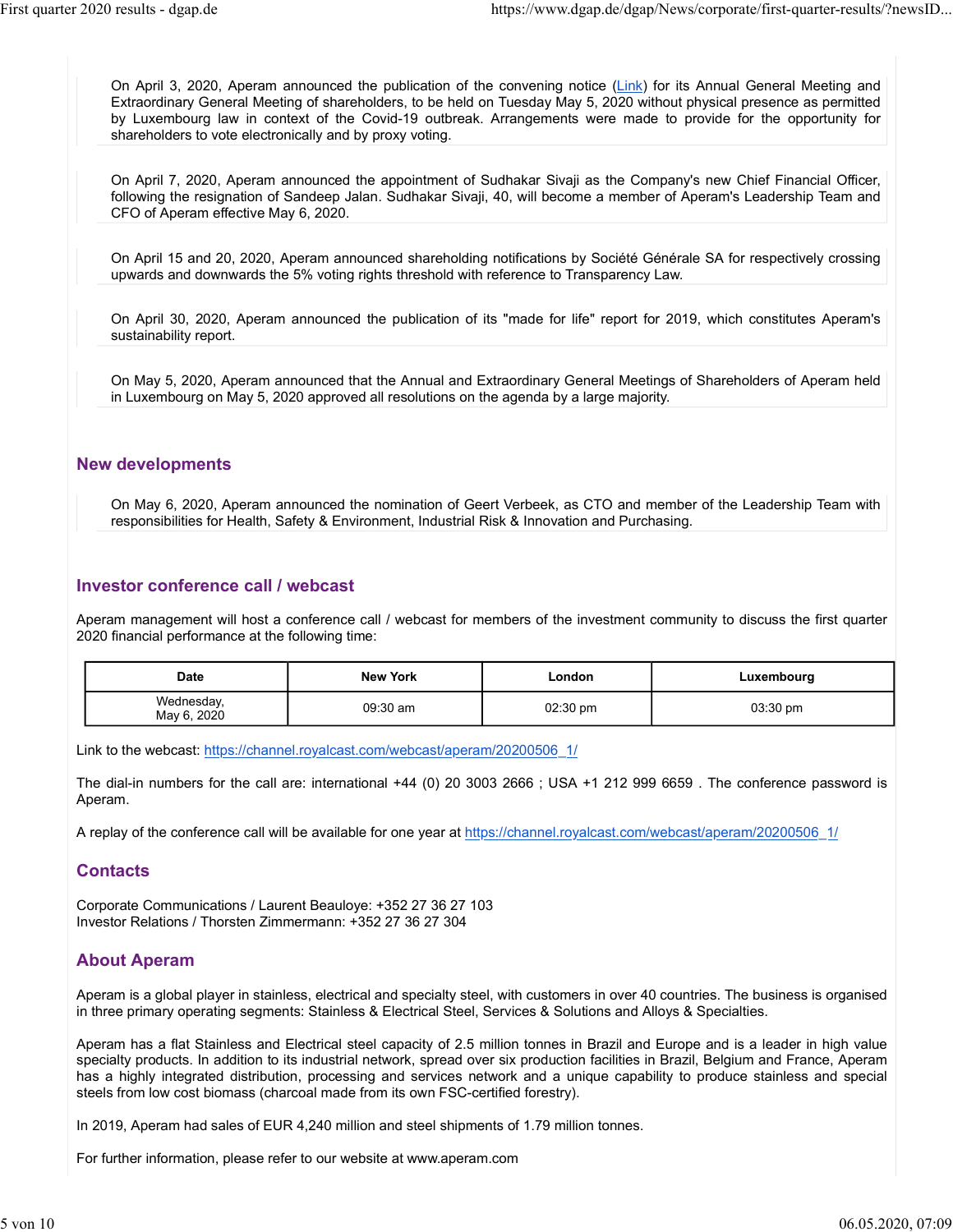March 31, December 31,

March 31,

2019

# Forward-looking statements

This document may contain forward-looking information and statements about Aperam and its subsidiaries. These statements 2020 results - dgap.de<br> **include financial projections and the settimation** and statements about Aperam and its subsidiaries. These statements<br>
This document may contain forward-looking information and statements about Ape expectations with respect to future operations, products and services, and statements regarding future performance. Forwardlooking statements may be identified by the words "believe," "expect," "anticipate," "target" or similar expressions. Although Aperam's management believes that the expectations reflected in such forward-looking statements are reasonable, investors and holders of Aperam's securities are cautioned that forward-looking information and statements are subject to numerous risks and uncertainties, many of which are difficult to predict and generally beyond the control of Aperam, that could cause actual results and developments to differ materially and adversely from those expressed in, or implied or projected by, the forward-looking information and statements. These risks and uncertainties include those discussed or identified in Aperam's filings with the Luxembourg Stock Market Authority for the Financial Markets (Commission de Surveillance du Secteur Financier). Aperam undertakes no obligation to 2020 results - dgap.de https://www.dgap.de/dgap/News/corporate/first-quarter-results/?newsID...<br>
This document may contain forward-looking information and statements about Aperam and its subsidiaries. These statements<br>
Thi 2020 results - dgap.de https://www.dgap.de/dgap/News/corporate/first-quarter-results/?news1D...<br>This document may contain forward-looking information and statements about Aperam and its substidiaries. These statements<br>incl macroeconomic conditions and in Aperam's principal local markets may cause our actual results to be materially different than those expressed in our forward-looking statements. nduce financial projections and estimates and their underlying assumptions, statements regarding platine performance. Forward-<br>operations with respect to future operations, products and services, and statements regarding p Specialization in respect to those operations, procedure and species, and saturities registering to the control of the control of the control of the control of Aperam. Seconds and control of Aperam. The control of Aperam.

# (in million of EURO) 2020 2019 ASSETS perain's management believes that the "expectations reflected in sich forward-booking statements are researchable, investors and<br>others of Aperam's securities are cautioned that horward-looking information and statements a olders of Aperams securities are cautioned instruments and statements are subject to numerous and statements are substituted of the metallion product and sparsing beyond the control of Aperam, that could cause a chain resu nd statements. These risks and uncertainties include those discoussed or identified in Aperams filings with the Luxembourg Stock.<br>
United Authority for the Financial Markets (Commission de Surveillance du Secteur Franchier Motive (incl. Biological assets)<br>
And the street of the street of the street of the method with the street of the street of the street of the street<br>
and and the street of the street of the street of the street of the stre enfluciar, the length and sewelly of the recent COVID-19 (convariation conditions and in Aperam's principal local markets may cause our actual results to be materially different than<br>these expressed in our forward-looking National Conducts and the Apeliants Participal local matikets may cause our actual resours to be materially directed train<br>
ASSETS (in million of EURO) March 31, December 31, March 31,<br>
ASSETS (in million of EURO) March 3 NERAM CONDENSED CONSOLIDATED STATEMENT OF FINANCIAL POSITION<br>
(in million of EURO)<br>
(in million of EURO)<br>
(in million of EURO)<br>
(in million of EURO)<br>
(in million of EURO)<br>
(in million of EURO)<br>
(in a second assets 773<br>
(in **EXERAM CONDENSED CONSOLIDATED STATEMENT OF FINANCIAL POSITION**<br>
(in million of EURO) March 31, December 31, March 31,<br>
1985 TS<br>
Cash & cash equivalents (C)<br>
Inventories, trade receivables and trade payables<br>
Trepaid expen LIABILITIES AND SHAREHOLDERS' EQUITY EPERAM CONDENSED CONSOLIDATED STATEMENT OF FINANCIAL POSITION<br>
SASETS<br>
(in million of EURO) March 31, December 31, March 31,<br>
Class & cash equivalents (C)<br>
(invertions, trade receivables and trade payables<br>
Frequid expense **ASSETS**<br>
(In million of EURO)<br>
Cash & cash equivalents (C)<br>
Cash & cash equivalents (C)<br>
Inventories, trade receivables and trade payables<br>
Prepaid expenses and other current assets<br>
Prepaid expenses and other current ass ASSETS (In million of EURO) 2020 (according Trade Payables) 2017 375 342<br>
Inventories, trade recoivables and trade payables<br>
Prepaid expenses and other current assets<br>
Total Current Assets & Working Capital<br>
Goodvill and i Cash & cash equivalents (C)<br>
Inventories, tade receivables and trade payables<br>
Frepaid expenses and other current assets<br>
The Prepaid expenses and other current assets<br>
Total Current Assets & Working Capital<br>
Goodwill and Inventionies, trade receivables and trade payables<br>
Protaid current Assets & Working Capital<br>
Total Current Assets & Working Capital<br>
Goodwill and intangible assets<br>
Property, plant and equipment (incl. Biological assets)<br> Propaid expenses and other current assets<br>
Total Current Assets & Working Capital<br>
Goodwill and intengible assets<br>
Coodwill and intengible assets<br>
Movements in associates, joint ventures and other<br>
Deferred tax assets<br>
Def Total Current Assets & Working Capital (1,023 1,114 1,201<br>
Goodwill and intangible assets<br>
Property, plant and equipment (ind. Biological assets) 445 479 494<br>
Investments in associates, joint ventures and other 1555 1.655 Goodwill and intangible assets<br>
Property, piant and equipment (incl. Biological assets)<br>
Investments in associates, joint ventures and other<br>
Deferred tax assets<br>
Deferred tax assets<br>
Deferred tax assets<br>
Total Assets (net Equity attributable to the equity holders of the parent 2,225 2,414 2,528 Investments in associates, joint ventures and other<br>
Deferred assasts<br>
126 128 128 160<br>
Other non-current assets<br>
170 181 97<br>
Total Assets (net of Trade Payables) 3,223 3,459 3,590<br>
4. Alexandre of and control of one-curre Chefored lax assets<br>
126 128 160<br>
12 Other non-current assets<br>
170 8 1 97<br>
170 81 97<br>
170 81 97<br>
170 81 97<br>
170 81 97<br>
170 81 97<br>
170 81 97<br>
170 81 97<br>
170 81 97<br>
170 98<br>
170 98<br>
170 98<br>
170 12 12 12 12 12 12 12 12 12 12 1

# APERAM CONDENSED CONSOLIDATED STATEMENT OF FINANCIAL POSITION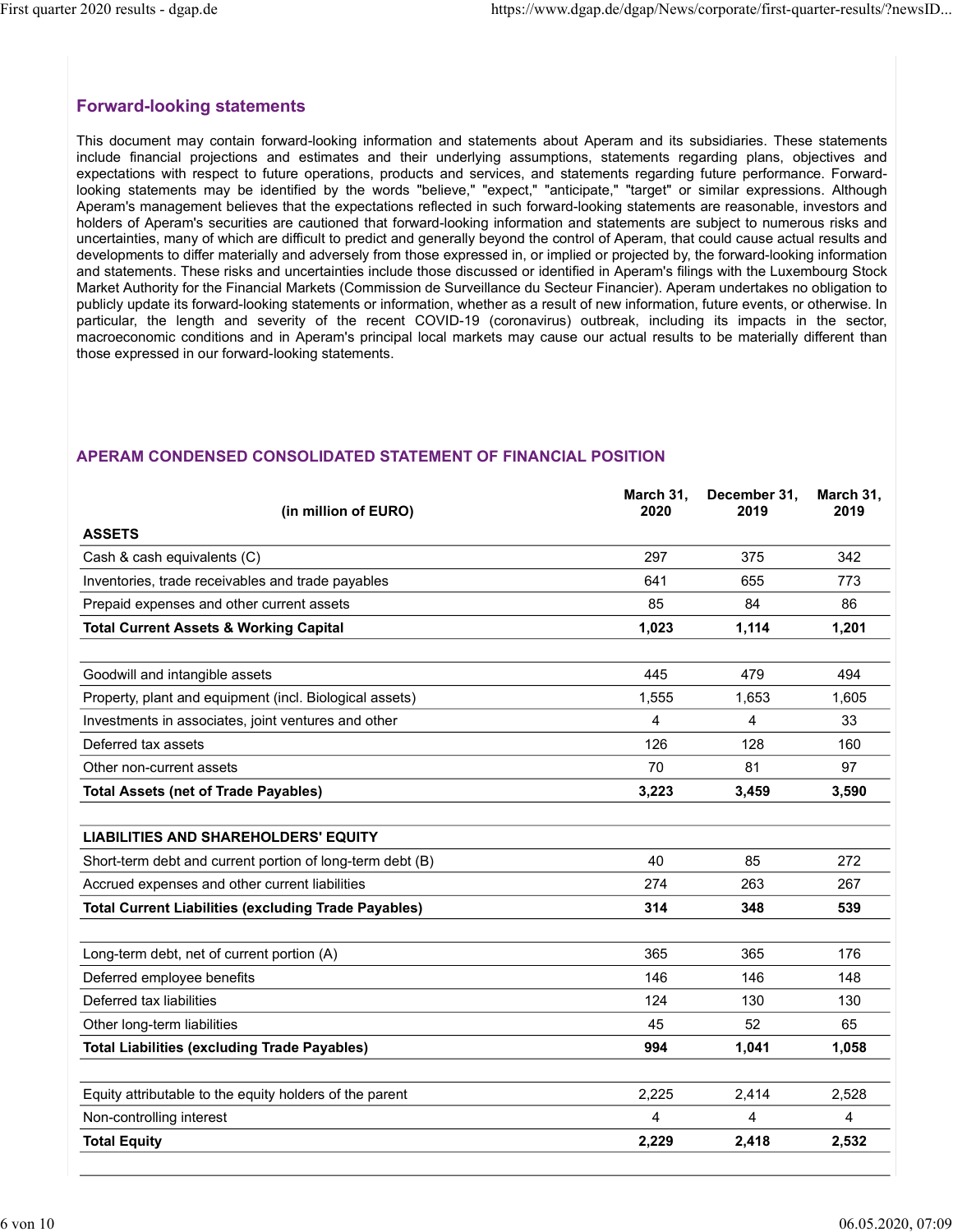|                                                                                                               |       |       | https://www.dgap.de/dgap/News/corporate/first-quarter-results/?newsID |  |
|---------------------------------------------------------------------------------------------------------------|-------|-------|-----------------------------------------------------------------------|--|
| First quarter 2020 results - dgap.de<br>Total Liabilities and Shareholders' Equity (excluding Trade Payables) | 3,223 | 3,459 | 3,590                                                                 |  |

# APERAM CONDENSED CONSOLIDATED STATEMENT OF OPERATIONS

| Total Liabilities and Shareholders' Equity (excluding Trade Payables) | 3,223             | 3,459                     | 3,590             |
|-----------------------------------------------------------------------|-------------------|---------------------------|-------------------|
|                                                                       |                   |                           |                   |
| Net Financial Debt (D = A+B-C)                                        | 108               | 75                        | 106               |
| APERAM CONDENSED CONSOLIDATED STATEMENT OF OPERATIONS                 |                   |                           |                   |
|                                                                       |                   | <b>Three Months Ended</b> |                   |
| (in million of EURO)                                                  | March 31,<br>2020 | December 31, 2019         | March 31,<br>2019 |
| <b>Sales</b>                                                          | 1,049             | 1,000                     | 1,178             |
| Adjusted EBITDA (E = C-D)                                             | 70                | 85                        | 81                |
| Adjusted EBITDA margin (%)                                            | 6.7%              | 8.5%                      | 6.9%              |
| Exceptional items (D)                                                 |                   | 17                        |                   |
| EBITDA $(C = A-B)$                                                    | 70                | 102                       | 81                |
| EBITDA margin %                                                       | 6.7%              | 10.2%                     | 6.9%              |
| Depreciation, amortisation & Impairment (B)                           | (36)              | (43)                      | (35)              |
| <b>Operating income (A)</b>                                           | 34                | 59                        | 46                |
| Operating margin %                                                    | 3.2%              | 5.9%                      | 3.9%              |
| Financing costs, net                                                  | (7)               | (2)                       | (14)              |
| Income before taxes                                                   | 27<br>$\sqrt{2}$  | 57<br>(28)                | 32<br>(7)         |
| Income tax benefit (expense)<br>Effective tax rate %                  | $(8.0)\%$         | 50.4%                     | 22.8%             |
|                                                                       |                   |                           |                   |
| Net income attributable to equity holders of the parent               | 29                | 29                        | 25                |
| Basic earnings per share (EUR)                                        | 0.36              | 0.36                      | 0.30              |
| Diluted earnings per share (EUR)                                      | 0.36              | 0.36                      | 0.30              |
|                                                                       |                   |                           |                   |
| Weighted average common shares outstanding (in thousands)             | 79,816            | 79,818                    | 83,536            |
| Diluted weighted average common shares outstanding (in thousands)     | 80,076            | 80,078                    | 83,774            |

# APERAM CONDENSED CONSOLIDATED STATEMENT OF CASH FLOWS

| Net income attributable to equity holders of the parent           | 29                | 29                                             | 25                |
|-------------------------------------------------------------------|-------------------|------------------------------------------------|-------------------|
|                                                                   |                   |                                                |                   |
| Basic earnings per share (EUR)                                    | 0.36              | 0.36                                           | 0.30              |
| Diluted earnings per share (EUR)                                  | 0.36              | 0.36                                           | 0.30              |
| Weighted average common shares outstanding (in thousands)         | 79,816            | 79,818                                         | 83,536            |
| Diluted weighted average common shares outstanding (in thousands) | 80,076            | 80,078                                         | 83,774            |
|                                                                   |                   |                                                |                   |
| APERAM CONDENSED CONSOLIDATED STATEMENT OF CASH FLOWS             |                   |                                                |                   |
| (in million of EURO)                                              | March 31,<br>2020 | <b>Three Months Ended</b><br>December 31, 2019 | March 31,<br>2019 |
| <b>Operating income</b>                                           | 34                | 59                                             | 46                |
| Depreciation, amortisation & Impairment                           | 36                | 43                                             | 35                |
| Change in working capital                                         | (21)              | 70                                             | (19)              |
| Income tax (paid) / refund                                        | (3)               | (6)                                            | $\overline{2}$    |
| Interest paid, (net)                                              | (1)               | (1)                                            | (1)               |
| Other operating activities (net)                                  | 18                | (3)                                            | $\,8\,$           |
| Net cash provided by operating activities (A)                     | 63                | 162                                            | 71                |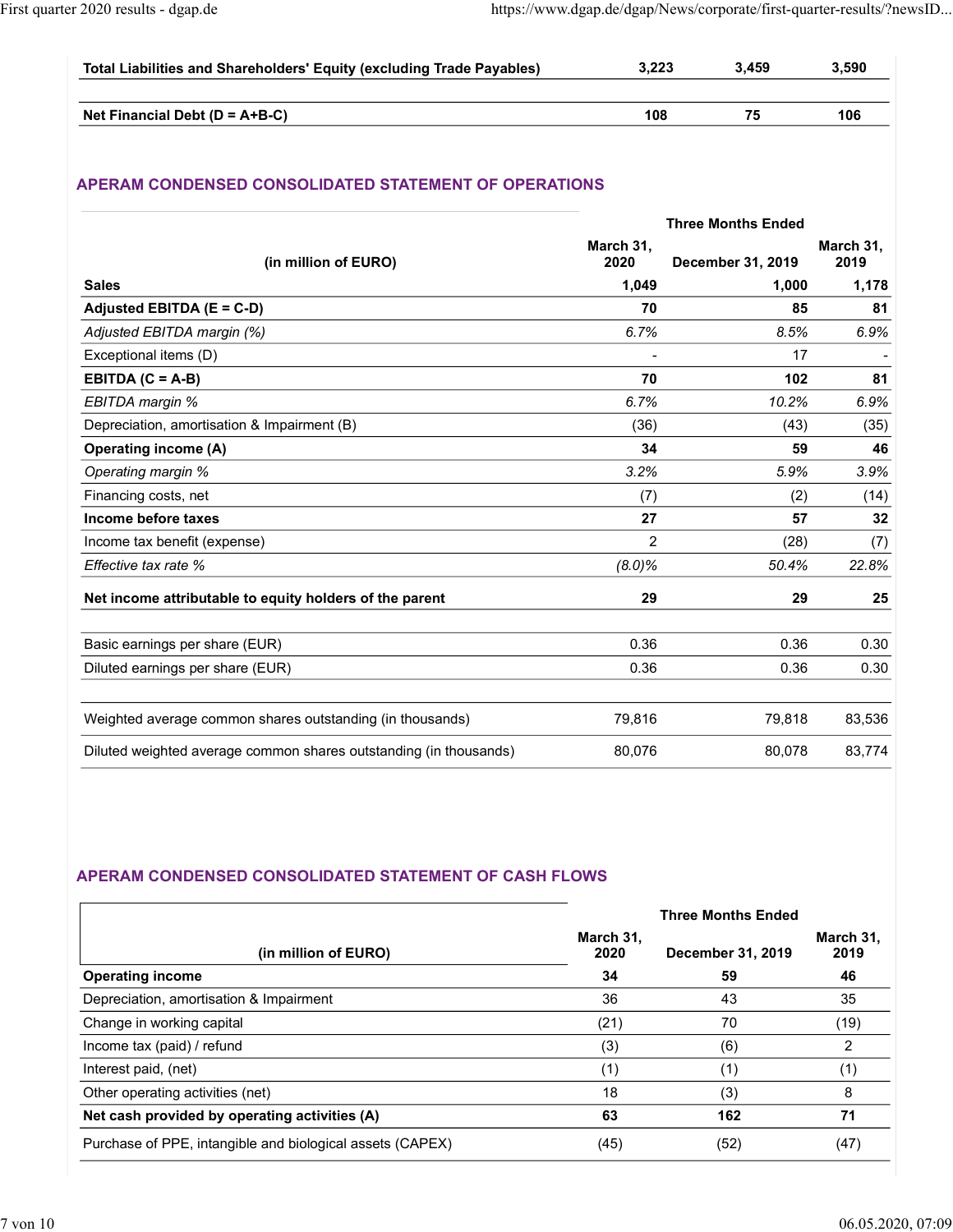| https://www.dgap.de/dgap/News/corporate/first-quarter-results/?newsID<br>30<br>$\overline{\phantom{a}}$<br>$\blacksquare$<br>(45)<br>(22)<br>(47)<br>(45)<br>(84)<br>154<br>(32)<br>(35)<br>(33)<br>(2)<br>(3)<br>(2)<br>(79)<br>(122)<br>119<br>(17)<br>$\blacksquare$<br>$\overline{\phantom{a}}$<br>(78)<br>18<br>143 |                                           |  |     |  |
|--------------------------------------------------------------------------------------------------------------------------------------------------------------------------------------------------------------------------------------------------------------------------------------------------------------------------|-------------------------------------------|--|-----|--|
|                                                                                                                                                                                                                                                                                                                          |                                           |  |     |  |
| Proceeds (payments) from payable to banks and long term debt<br>Net cash provided by (used in) financing activities                                                                                                                                                                                                      |                                           |  |     |  |
|                                                                                                                                                                                                                                                                                                                          |                                           |  |     |  |
|                                                                                                                                                                                                                                                                                                                          |                                           |  |     |  |
|                                                                                                                                                                                                                                                                                                                          |                                           |  |     |  |
|                                                                                                                                                                                                                                                                                                                          |                                           |  |     |  |
|                                                                                                                                                                                                                                                                                                                          |                                           |  |     |  |
|                                                                                                                                                                                                                                                                                                                          |                                           |  |     |  |
|                                                                                                                                                                                                                                                                                                                          |                                           |  |     |  |
|                                                                                                                                                                                                                                                                                                                          | First quarter 2020 results - dgap.de      |  |     |  |
|                                                                                                                                                                                                                                                                                                                          |                                           |  |     |  |
|                                                                                                                                                                                                                                                                                                                          | Other investing activities (net)          |  |     |  |
|                                                                                                                                                                                                                                                                                                                          | Net cash used in investing activities (B) |  |     |  |
|                                                                                                                                                                                                                                                                                                                          |                                           |  |     |  |
|                                                                                                                                                                                                                                                                                                                          | Dividends paid                            |  |     |  |
|                                                                                                                                                                                                                                                                                                                          | Other financing activities (net)          |  |     |  |
|                                                                                                                                                                                                                                                                                                                          |                                           |  |     |  |
|                                                                                                                                                                                                                                                                                                                          | Effect of exchange rate changes on cash   |  |     |  |
|                                                                                                                                                                                                                                                                                                                          | Change in cash and cash equivalent        |  |     |  |
| Free cash flow before dividend and share buy-back $(C = A + B)$<br>18<br>24                                                                                                                                                                                                                                              |                                           |  | 140 |  |
|                                                                                                                                                                                                                                                                                                                          |                                           |  |     |  |
|                                                                                                                                                                                                                                                                                                                          |                                           |  |     |  |
|                                                                                                                                                                                                                                                                                                                          | Appendix 1a - Health & Safety statistics  |  |     |  |
| <b>Three Months Ended</b>                                                                                                                                                                                                                                                                                                |                                           |  |     |  |
| <b>Health &amp; Safety Statistics</b><br>March 31,<br>March 31,<br>December 31, 2019<br>2020<br>2019                                                                                                                                                                                                                     |                                           |  |     |  |

#### Appendix 1a - Health & Safety statistics

|                                       |                   | <b>Three Months Ended</b> |                   |
|---------------------------------------|-------------------|---------------------------|-------------------|
| <b>Health &amp; Safety Statistics</b> | March 31,<br>2020 | <b>December 31, 2019</b>  | March 31,<br>2019 |
| Frequency Rate                        | 1.9               | - Q<br>ن.                 | 1.1               |

# Appendix 1b - Key operational and financial information

|                                                                                                                                                                                          |                                                   |                                |       | <b>Three Months Ended</b>      |                                 |              |
|------------------------------------------------------------------------------------------------------------------------------------------------------------------------------------------|---------------------------------------------------|--------------------------------|-------|--------------------------------|---------------------------------|--------------|
| <b>Health &amp; Safety Statistics</b>                                                                                                                                                    |                                                   | March 31,<br>2020              |       | December 31, 2019              | March 31,<br>2019               |              |
| Frequency Rate                                                                                                                                                                           |                                                   | 1.9                            |       | 1.9                            | 1.1                             |              |
| Lost time injury frequency rate equals lost time injuries per 1,000,000 worked hours, based on own personnel and contractors.<br>Appendix 1b - Key operational and financial information |                                                   |                                |       |                                |                                 |              |
| <b>Quarter Ending</b><br>March 31, 2020                                                                                                                                                  | <b>Stainless &amp; Electrical</b><br><b>Steel</b> | Services &<br><b>Solutions</b> |       | Alloys &<br><b>Specialties</b> | Others &<br><b>Eliminations</b> | <b>Total</b> |
| <b>Operational information</b>                                                                                                                                                           |                                                   |                                |       |                                |                                 |              |
| Steel Shipment (000t)                                                                                                                                                                    | 426                                               |                                | 186   | 9                              | (183)                           | 438          |
| Average steel selling price<br>(EUR/t)                                                                                                                                                   | 1,876                                             | 2,331                          |       | 16,572                         |                                 | 2,332        |
| <b>Financial information</b>                                                                                                                                                             |                                                   |                                |       |                                |                                 |              |
| Sales (EURm)                                                                                                                                                                             | 827                                               |                                | 450   | 155                            | (383)                           | 1,049        |
| EBITDA (EURm)                                                                                                                                                                            | 53                                                |                                | 9     | 9                              | (1)                             | 70           |
| Depreciation & Amortisation<br>(EURm)                                                                                                                                                    | (30)                                              |                                | (3)   | (3)                            | $\overline{\phantom{a}}$        | (36)         |
| Operating income / (loss)<br>(EURm)                                                                                                                                                      | 23                                                |                                | 6     | 6                              | (1)                             | 34           |
|                                                                                                                                                                                          |                                                   |                                |       |                                |                                 |              |
| <b>Quarter Ending</b><br>December 31, 2019                                                                                                                                               | <b>Stainless &amp;</b><br><b>Electrical Steel</b> | Services &<br><b>Solutions</b> |       | Alloys &<br><b>Specialties</b> | Others &<br><b>Eliminations</b> | <b>Total</b> |
| <b>Operational information</b>                                                                                                                                                           |                                                   |                                |       |                                |                                 |              |
| Steel Shipment (000t)                                                                                                                                                                    |                                                   | 402                            | 144   | 9                              | (153)                           | 402          |
| Average steel selling price<br>(EUR/t)                                                                                                                                                   |                                                   | 1,843                          | 2,470 | 16,384                         |                                 | 2,393        |
| <b>Financial information (EURm)</b>                                                                                                                                                      |                                                   |                                |       |                                |                                 |              |

| <b>Quarter Ending</b><br>December 31, 2019 | Stainless &<br><b>Electrical Steel</b> | Services &<br><b>Solutions</b> | Alloys &<br><b>Specialties</b> | Others &<br><b>Eliminations</b> | Total |
|--------------------------------------------|----------------------------------------|--------------------------------|--------------------------------|---------------------------------|-------|
| <b>Operational information</b>             |                                        |                                |                                |                                 |       |
| Steel Shipment (000t)                      | 402                                    | 144                            |                                | (153)                           | 402   |
| Average steel selling price<br>(EUR/t)     | 1.843                                  | 2,470                          | 16,384                         |                                 | 2,393 |
|                                            |                                        |                                |                                |                                 |       |
| <b>Financial information (EURm)</b>        |                                        |                                |                                |                                 |       |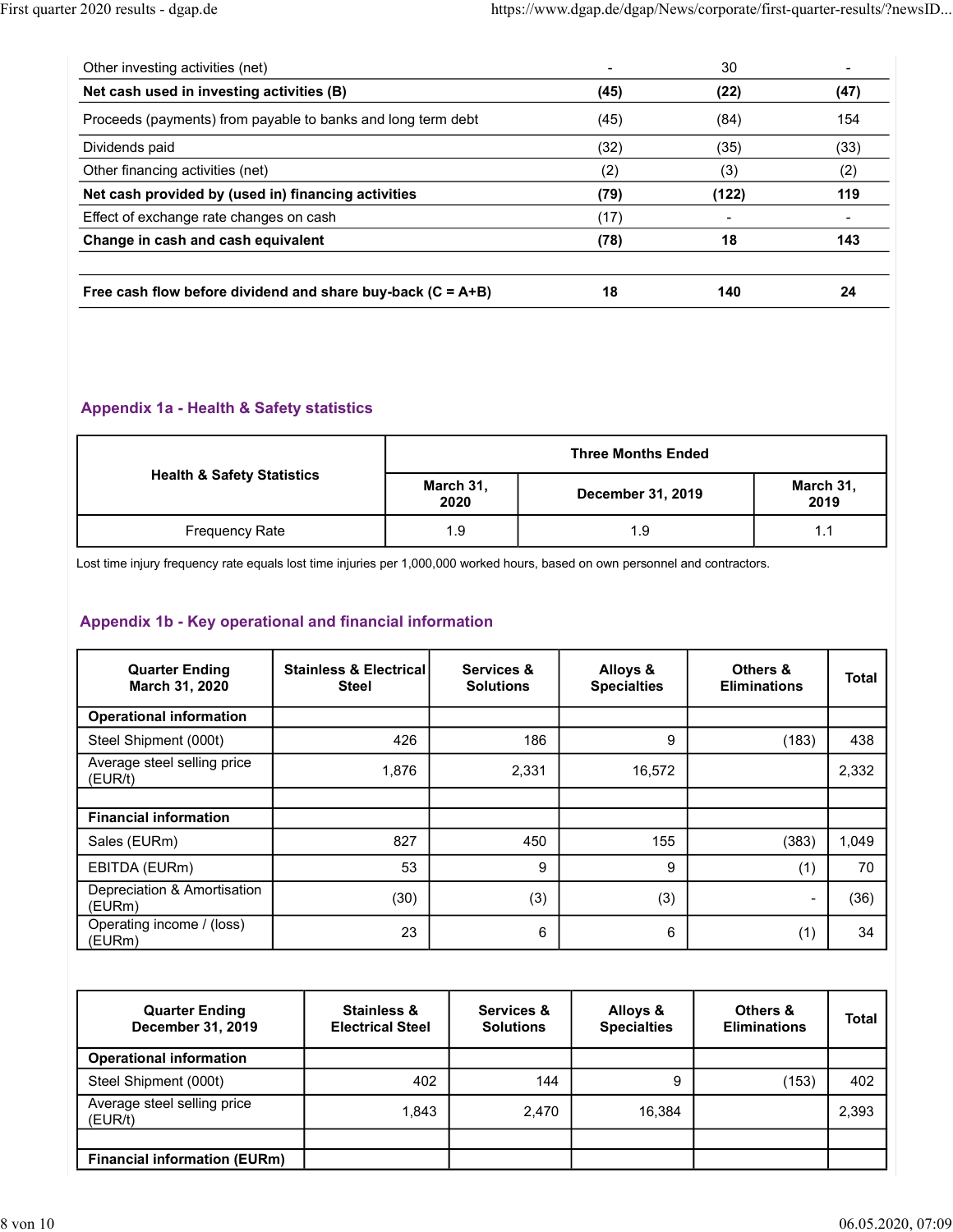| First quarter 2020 results - dgap.de              |      |                | https://www.dgap.de/dgap/News/corporate/first-quarter-results/?newsID |                |             |
|---------------------------------------------------|------|----------------|-----------------------------------------------------------------------|----------------|-------------|
|                                                   | 808  | 382            | 160                                                                   |                |             |
| Sales (EURm)<br>Adjusted EBITDA (EURm)            | 71   | $\overline{4}$ | 14                                                                    | (350)<br>(4)   | 1,000<br>85 |
| Exceptional items (EURm)                          | 16   | $\mathbf{1}$   | $\overline{a}$                                                        | $\mathbb{Z}^2$ | 17          |
| EBITDA (EURm)                                     | 87   | 5              | 14                                                                    | (4)            | 102         |
| Depreciation, amortisation &<br>Impairment (EURm) | (34) | (5)            | (1)                                                                   | (3)            | (43)        |

### Appendix 2 - Terms and definitions

Unless indicated otherwise, or the context otherwise requires, references in this earnings release report to the following terms have the meanings set out next to them below:

Adjusted EBITDA: operating income before depreciation, amortization and impairment expenses and exceptional items. Adjusted EBITDA/tonne: calculated as Adjusted EBITDA divided by total steel shipments.

Average steel selling prices: calculated as steel sales divided by steel shipments.

Cash and cash equivalents: represents cash and cash equivalents, restricted cash and short-term investments.

CAPEX: relates to capital expenditures and is defined as purchase of tangible assets, intangible assets and biological assets.

EBITDA: operating income before depreciation, amortisation and impairment expenses.

EBITDA/tonne: calculated as EBITDA divided by total steel shipments.

Exceptional items: consists of (i) inventory write-downs equal to or exceeding 10% of total related inventories values before writedown at the considered quarter end (ii) restructuring (charges)/gains equal to or exceeding EUR 10 million for the considered quarter, (iii) capital (loss)/gain on asset disposals equal to or exceeding EUR 10 million for the considered quarter or (iv) other nonrecurring items equal to or exceeding EUR 10 million for the considered quarter.

Financing costs: Net interest expense, other net financing costs and foreign exchange and derivative results.

Free cash flow before dividend and share buy-back: net cash provided by operating activities less net cash used in investing activities.

Gross financial debt: long-term debt plus short-term debt.

Liquidity: Cash and cash equivalent and undrawn credit lines.

LTI frequency rate: Lost time injury frequency rate equals lost time injuries per 1,000,000 worked hours, based on own personnel and contractors.

Net financial debt: long-term debt, plus short-term debt less cash and cash equivalents.

Net financial debt/EBITDA or Gearing: Refers to Net financial debt divided by last twelve months EBITDA calculation.

Shipments: information at segment and group level eliminates inter-segment shipments (which are primarily between Stainless & Electrical Steel and Services & Solutions) and intra-segment shipments, respectively.

Working capital: trade accounts receivable plus inventories less trade accounts payable.

1 The financial information in this press release and Appendix 1 has been prepared in accordance with the measurement and recognition criteria of International Financial Reporting Standards ("IFRS") as adopted in the European Union. While the interim financial information included in this announcement has been prepared in accordance with IFRS applicable to interim periods, this announcement does not contain sufficient information to constitute an interim financial report as defined in International Accounting Standard 34, "Interim Financial Reporting". Unless otherwise noted the numbers and information in the press release have not been audited. The financial information and certain other information presented in a number of tables in this press release have been rounded to the nearest whole number or the nearest decimal. Therefore, the sum of the numbers in a column may not conform exactly to the total figure given for that column. In addition, certain percentages presented in the tables in this press release reflect calculations based upon the underlying information prior to rounding and, accordingly, may not conform exactly to the percentages that would be derived if the relevant calculations were based upon the rounded numbers. This press release also includes Alternative Performance Measures ("APM" hereafter). The Company believes that these APMs are relevant to enhance the understanding of its financial position and provides additional information to investors and management with respect to the Company's financial performance, capital structure and credit assessment. These non-GAAP financial measures should be read in conjunction with and not as an alternative for, Aperam's financial information prepared in accordance with IFRS. Such non-GAAP measures may not be comparable to similarly titled measures applied by other companies. The APM's used are defined under Appendix 2 "Terms & definitions".

 $^2$  The Leadership Journey(R) is an initiative launched on December 16, 2010, and subsequently accelerated and increased, to target management gains and profit enhancement. The third phase of the Leadership Journey(R) - the Transformation Program - is targeting cumulated annualized EBITDA gains of EUR 200 million by year end of 2020.

Dissemination of a Financial Wire News, transmitted by EQS Group. The issuer is solely responsible for the content of this announcement.